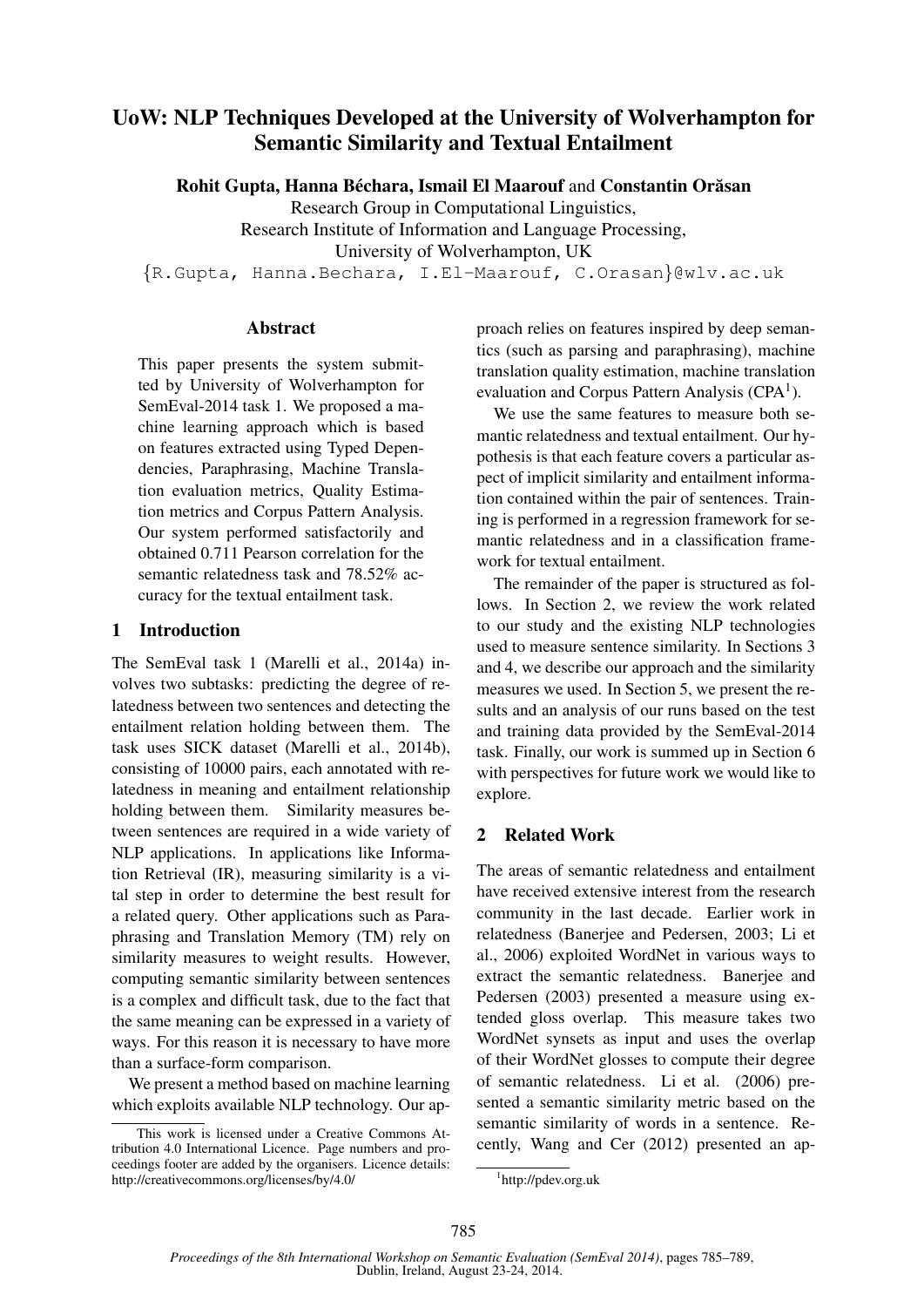proach that uses probabilistic edit-distance to measure semantic similarity. The approach uses probabilistic finite state and pushdown automata to model weighted edit-distance where state transitions correspond to edit-operations. In some aspects, our work is similar to Bär et al.  $(2012)$ , who presented an approach which combines various text similarity measures using a log-linear regression model.

Entailment has been modelled using various approaches. The main approaches are based on logic inferencing (Moldovan et al., 2003), machine learning (Hickl et al., 2006; Castillo, 2010) and tree edit-distance (Kouylekov and Magnini, 2005). Most of the recent approaches employ various syntactic or tree edit models (Heilman and Smith, 2010; Mai et al., 2011; Rios and Gelbukh, 2012; Alabbas and Ramsay, 2013). Recently, Alabbas and Ramsay (2013) presented a modified tree edit distance approach, which extends tree edit distance to the level of subtrees. The approach extends Zhang-Shasha's algorithm (Zhang and Shasha, 1989).

## 3 Features

Our system uses the same 31 features for both subtasks. This section explains them and the code which implements most of them can be found on  $G$ itHub<sup>2</sup>.

#### 3.1 Language Technology Features

We used existing language processing tools to extract features. Stanford CoreNLP<sup>3</sup> toolkit provides lemma, parts of speech (POS), named entities, dependencies relations of words in each sentence.

We calculated Jaccard similarity on surface form, lemma, dependencies relations, POS and named entities to get the feature values. The Jaccard similarity computes sentence similarity by dividing the overlap of words on the total number of words of both sentences.

$$
Sim(s1, s2) = \frac{|s1 \cap s2|}{|s1 \cup s2|}
$$
 (1)

where in equation (1),  $Sim(s1, s2)$  is the Jaccard similarity between sets of words  $s1$  and  $s2$ .

We used the same toolkit to identify coreference relations and determine clusters of coreferential entities. The coreference feature value was

calculated using clusters of coreferential entities. The intuition is that sentences containing coreferential entities should have some semantic relatedness. In order to extract clusters of coreferential entities, the pair of sentences was treated as a document. The coreference feature value using these clusters was calculated as follows:

$$
Value_{coref} = \frac{CC}{TC}
$$
 (2)

where CC is the number of clusters formed by the participation of entities (at least one entity from each sentence of the pair) in both sentences and  $TC$  is the total number of clusters.

We calculated two separate feature values for dependency relations: the first feature concatenated the words involved in a dependency relation and the second used grammatical relation tags. For example, for the sentence pair "the kids are playing outdoors" and "the students are playing outdoors" the Jaccard similarity is calculated based on concatenated words "kids::the, playing::kids, playing::are, ROOT::playing, playing::outdoors" and "students::the, playing::students, playing::are, ROOT::playing, playing::outdoors" to get the value for the first feature and "det, nsubj, aux, root, dobj" and "det, nsubj, aux, root, dobj" to get the value for the second feature.

These language technology features try to capture the token based similarity and grammatical similarity between a pair of sentences.

#### 3.2 Paraphrasing Features

We used the PPDB paraphrase database (Ganitkevitch et al., 2013) to get the paraphrases. We used lexical and phrasal paraphrases of "L" size. For each sentence of the pair, we created two sets of bags of n-grams ( $1 \le n \le$  length of the sentence). We extended each set with paraphrases for each ngram available from paraphrase database. We then calculated the Jaccard similarity (see Section 3.1) between these extended bag of n-grams to get the feature value. This feature capture the cases where one sentence is a paraphrase of the other.

#### 3.3 Negation Feature

Our system does not attempt to model similarity with negation, but since negation is an important feature for contradiction in textual entailment, we designed a non-similarity feature. The system checks for the presence of a negation word such as 'no', 'never' and 'not' in the pair of sentences and

<sup>&</sup>lt;sup>2</sup>https://github.com/rohitguptacs/wlvsimilarity

<sup>3</sup> http://nlp.stanford.edu/software/corenlp.shtml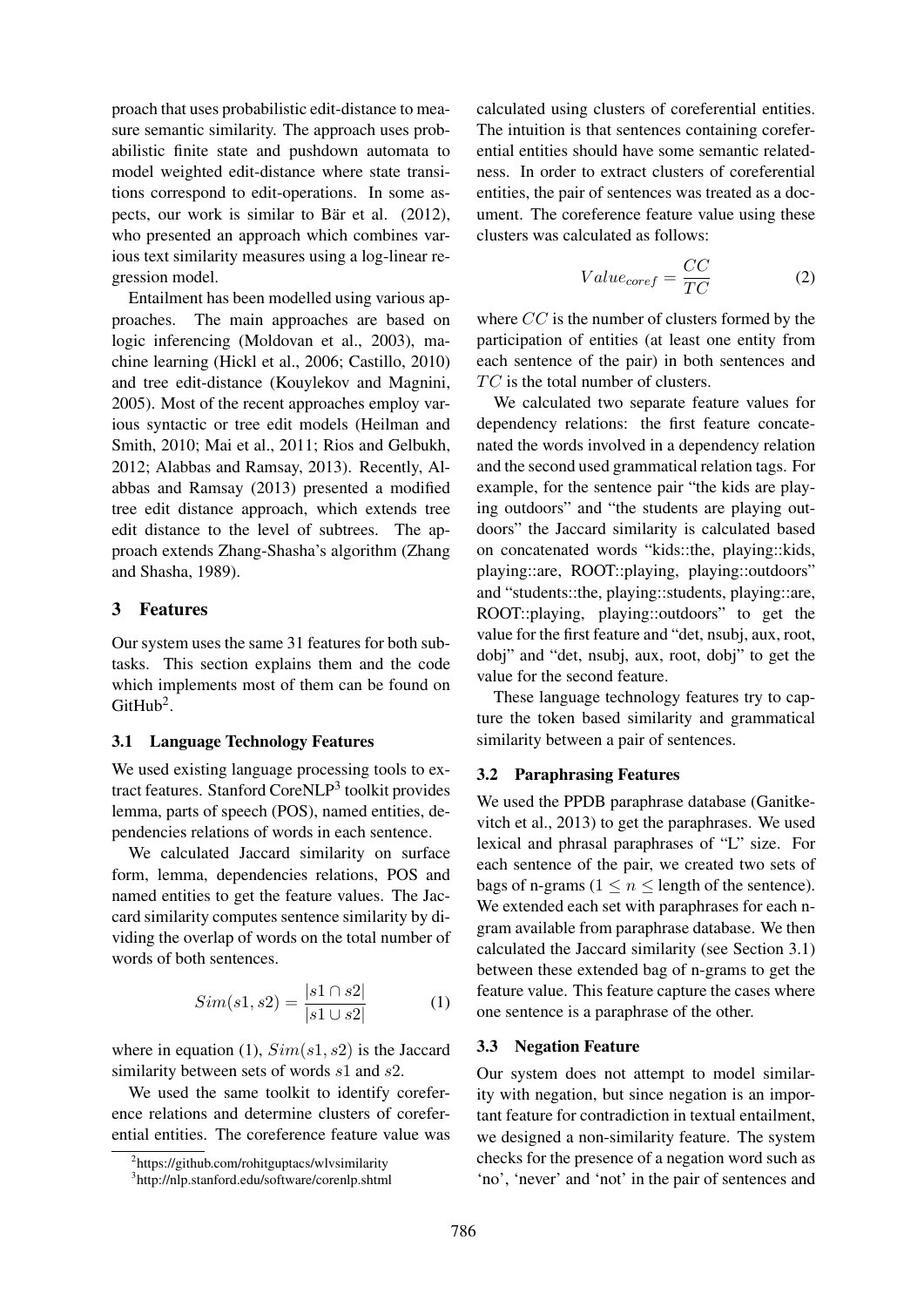returns "1" ("0" otherwise) if both or none of the sentences contain any of these words.

## 3.4 Machine Translation Quality Estimation Features

Seventeen of the features consist of Machine Translation Quality Estimation (QE) features, based on the work of (Specia et al., 2009) and used as a baseline in recent QE tasks (such as (Callison-Burch et al., 2012)). We extracted these features by treating the first set of sentences as the Machine Translation (MT) "source", and the second set of sentences as the MT "target". In Machine Translation, these features are used to access the quality of MT "target". The QE features include shallow surface features such as the number of punctuation marks, the average length of words, the number of words. Furthermore, these features include n-gram frequencies and language model probabilities. A full list of the QE features is provided in the documentation of the QE system<sup>4</sup> (Specia et al., 2009).

QE features relate to well-formedness and syntax, and are not usually used to compute semantic relatedness between sentences. We have used them in the hope that the surface features at least will show us some structural similarity between sentences.

#### 3.5 Machine Translation Evaluation Features

Additionally, we used BLEU (Papineni et al., 2002), a very popular machine translation evaluation metric, as a feature. BLEU is based on ngram counts. It is meant to capture the similarity between translated text and references for machine translation evaluation. The BLEU score over surface, lemma and POS was calculated to get three feature values. In a pair of sentences, one side was treated as a translation and another as a reference. We applied it at the sentence level to capture the similarity between two sentences.

#### 3.6 Corpus Pattern Analysis Features

Corpus Pattern Analysis (CPA) (Hanks, 2013) is a procedure in corpus linguistics that associates word meaning with word use by means of semantic patterns. CPA is a new technique for mapping meaning onto words in text. It is currently being used to build a "Pattern Dictionary of English Verbs" (PDEV<sup>5</sup>). It is based on the Theory of

Norms and Exploitations (Hanks, 2013).

There are two features extracted from PDEV. They both make use of a derived resource called the CPA network (Bradbury and El Maarouf, 2013). The CPA network links verbs according to similar semantic patterns (e.g. both 'pour' and 'trickle' share an intransitive use where the subject is "liquid").

The first feature value compares the main verbs in both sentences. When both verbs share a pattern, the system returns a value of "1" (otherwise "0"). The second feature extends the CPA network to compute the probability of a PDEV pattern, given a word. This probability is computed over the portion of the British National Corpus which is manually tagged with PDEV patterns. The probability of a pattern given each word of a sentence of the dataset is obtained by the product of those probabilities. The feature value is the (normalised) number of common patterns from the three most probable patterns in each sentence. These features try to capture similarity based on semantic patterns.

## 4 Predicting Through Machine Learning

## 4.1 Model Description

We used a support vector machine in order to build a regression model to predict semantic relatedness and a classification model to predict textual entailment. For the actual implementation we used Lib-SVM<sup>6</sup> (Chang and Lin, 2011).

We used a regression model for the relatedness task that estimates a continuous score between 1 and 5 for each sentence. For the entailment task, we trained a classification model which assigns one of three different labels (ENTAIL-MENT, CONTRADICTION, NEUTRAL) to each sentence pair. We trained both systems on the 4500 sentence training set, augmented with the 500 sentence trial data. The values of C and  $\gamma$ have been optimised through a grid-search which uses a 5-fold cross-validation method.

The RBF kernel proved to be the best for both tasks.

## 5 Results and Analysis

We submitted 4 runs of our system (Run-1 to Run-4). Run-1 was submitted as primary run. Run-2, Run-3 and Run-4 systems were identical except

<sup>4</sup> https://github.com/lspecia/quest

<sup>5</sup> http://pdev.org.uk

<sup>6</sup> http://www.csie.ntu.edu.tw/ cjlin/libsvm/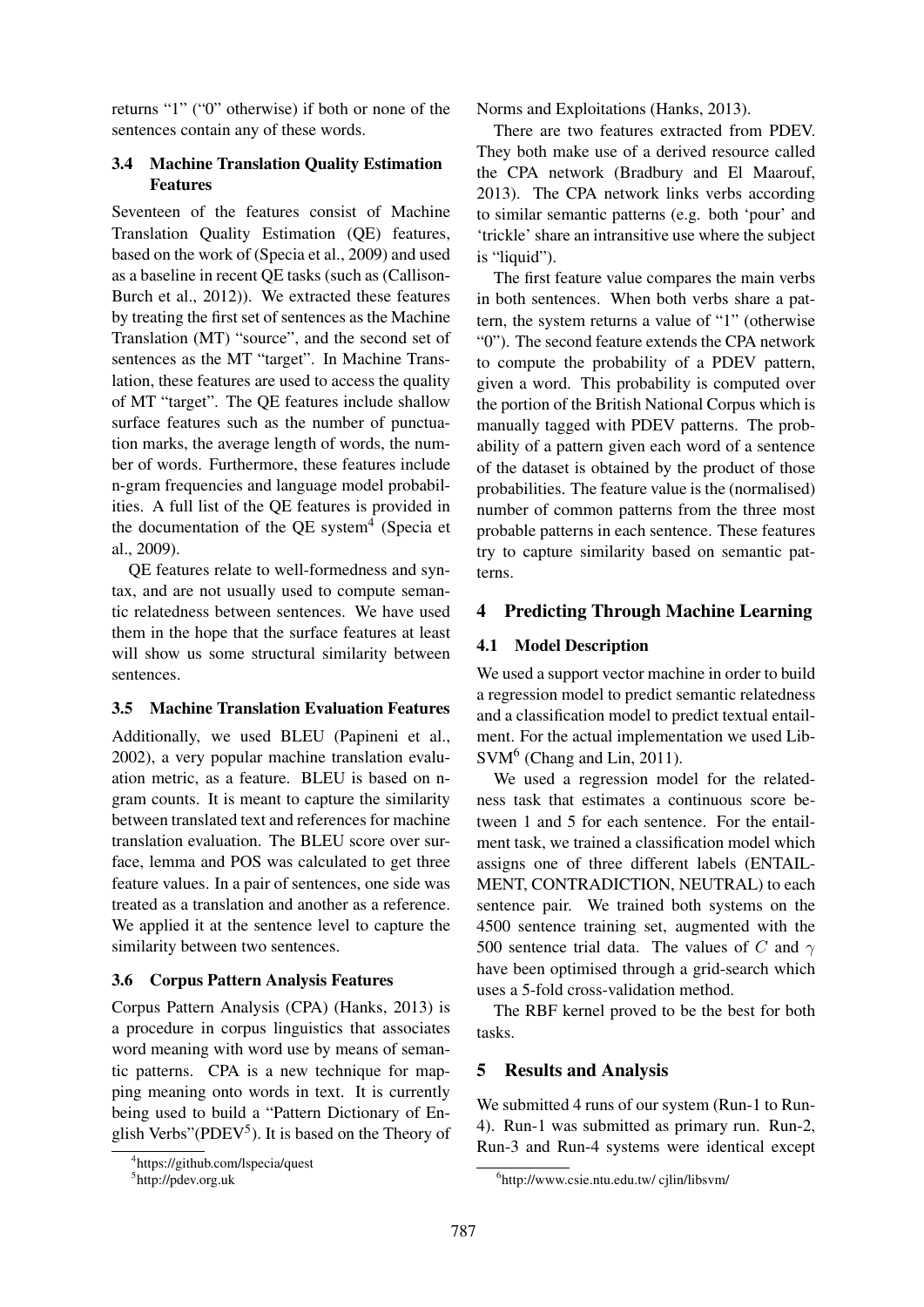|  | Run-1 Run-2 Run-3 Run-4                                         |  |
|--|-----------------------------------------------------------------|--|
|  |                                                                 |  |
|  | $\begin{array}{ l} 0.0441 & 0.0441 & 0.125 & 0.125 \end{array}$ |  |
|  | Pearson 0.7111 0.7166 0.6968 0.6975                             |  |

Table 1: Results: Relatedness.

for some parameter differences for SVM training and the replacement of the values which were outside the boundaries (1-5). If relatedness values predicted by the system were less than 1 or greater than 5, these values were replaced by 1 and 5 respectively for Run-1, Run-2 and Run-4 and 1.5 and 4.5 respectively for Run-3. Our primary run also used one extra feature for relatedness, which was obtained by considering entailment judgement as a feature. Our hypothesis was that entailment judgement may help in measuring relatedness. In the actual test this feature was not helpful and we obtained Pearson correlation of 0.711 for the primary run, compared to 0.716 for Run-2. The details of runs are given in Table 1 and 2.

After training both models, we ran a feature selection algorithm to determine which features yielded the highest accuracy, and therefore had the highest impact on our system. Perhaps unsurprisingly, the QE features were not very useful in predicting semantic similarity or entailment. However, despite their focus on fluency rather than semantic correctness, the QE features still managed to contribute to some improvements in the textual entailment task (increasing accuracy by 1%), and the semantic relatedness task (0.027 increase in Pearson correlation).

In the entailment (classification) task, the strongest feature proved to be the negation feature with 70% accuracy (on the training set) when training on this feature only. This suggests that some measure of negation is crucial in determining whether a sentence contradicts or entails another sentence. Other strong features were lemma, paraphrasing and dependencies.

In the relatedness (regression) task, the lemma, surface, paraphrasing, dependencies, PDEV features were the strongest contributors to accuracy.

|                                      |        | Run-1 Run-2 Run-3 Run-4                         |     |     |
|--------------------------------------|--------|-------------------------------------------------|-----|-----|
|                                      | - 16 - | 16                                              |     |     |
|                                      |        | $\begin{array}{ l} 0.0625 & 0.0625 \end{array}$ | 0.5 | 0.5 |
| Accuracy 78.526 78.526 78.343 78.343 |        |                                                 |     |     |

Table 2: Results: Entailment.

### 6 Conclusion and Future Work

We have presented an efficient approach to calculate semantic relatedness and textual entailment. One noticeable point of our approach is that we have used the same features for both tasks and our system performed well in each of these tasks. Therefore, our system captures reasonably good models to compute semantic relatedness and textual entailment.

In the future we would like to explore more features and particularly those based on tree edit distance, WordNet and PDEV. Our intuition suggests that tree edit distance seems to be more helpful for entailment, whereas WordNet and PDEV seem to be more helpful for similarity measurement. Additionally, we would like to combine our techniques for measuring relatedness and entailment with MT evaluation techniques. We would further like to apply these techniques cross-lingually, moving into other areas like machine translation evaluation and quality estimation.

#### Acknowledgement

The research leading to these results has received funding from the People Programme (Marie Curie Actions) of the European Union's Seventh Framework Programme FP7/2007-2013/ under REA grant agreement no. 317471 and partly supported by an AHRC grant "Disambiguating Verbs by Collocation project, AH/J005940/1, 2012-2015".

#### References

- Maytham Alabbas and Allan Ramsay. 2013. Natural language inference for Arabic using extended tree edit distance with subtrees. *Journal of Artificial Intelligence Research*, 48:1–22.
- Satanjeev Banerjee and Ted Pedersen. 2003. Extended gloss overlaps as a measure of semantic relatedness. In *IJCAI*, volume 3, pages 805–810.
- Daniel Bär, Chris Biemann, Iryna Gurevych, and Torsten Zesch. 2012. Ukp: Computing semantic textual similarity by combining multiple content similarity measures. In *First Joint Conference on*